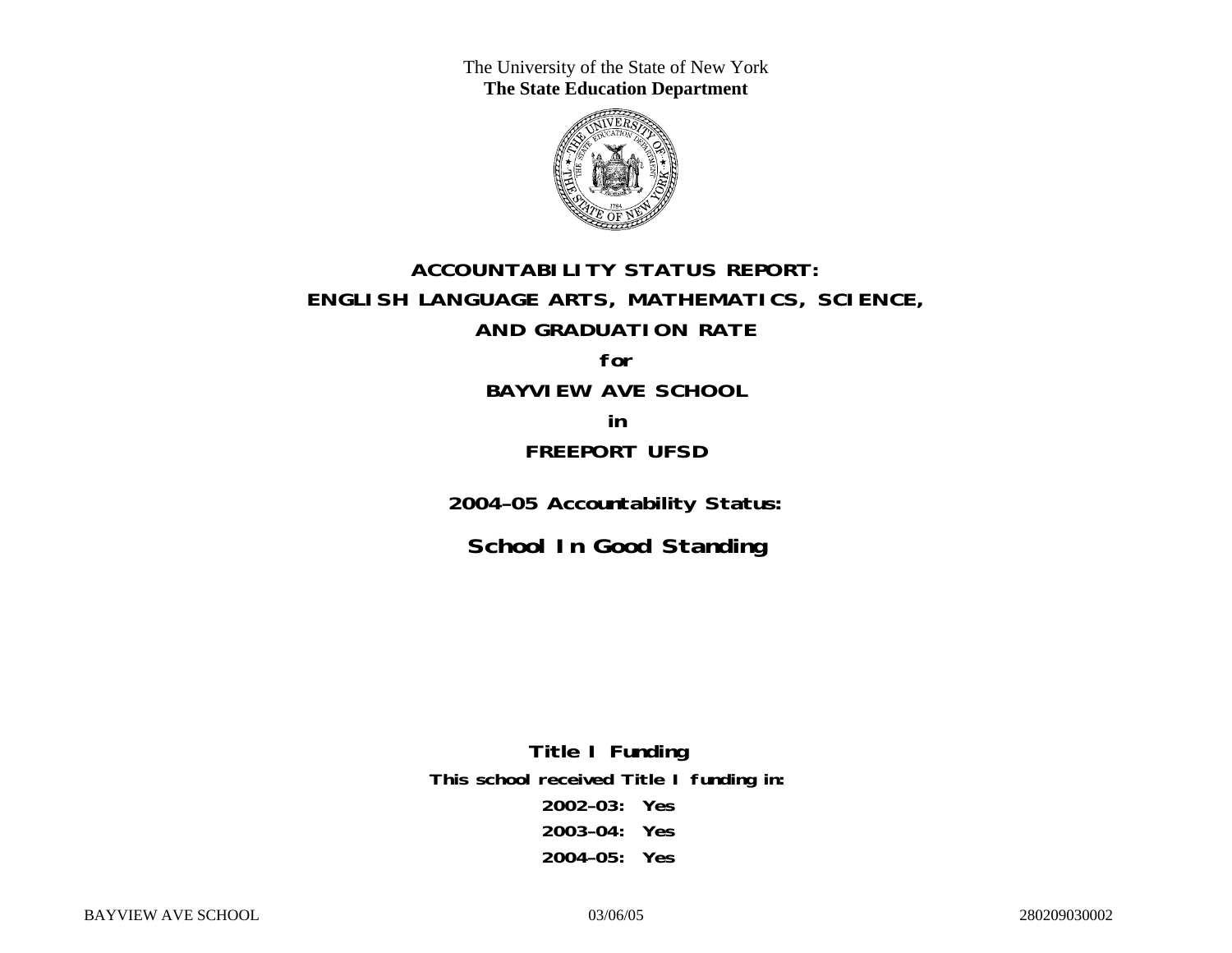### **School Accountability Status Categories**

The list below defines the school status categories under New York State's school accountability system, which is divided into a Federal Title I component and a State component. A school that does not receive Title I funding in a school year does not have a federal status in that year. Schools receiving Title I funds that are not in good standing must provide school choice for their students; those in need of improvement year 2 and beyond must also provide Supplemental Education Services to eligible students. Other consequences for schools not in good standing can be found at: **www.emsc.nysed.gov/deputy/nclb/accountability/siinfo.htm**. To be removed from any improvement status, a school must make Adequate Yearly Progress (AYP) in the grade and subject for which it was identified for two consecutive years, or in the case of a School Under Registration Review, achieve the performance targets established for the school by the Commissioner.

**School in Good Standing:** A school is considered to be in good standing if it has not been identified as a School in Need of Improvement, Requiring Corrective Action, Planning for Restructuring, or Requiring Academic Progress, or as a School Under Registration Review.

**School Requiring Academic Progress:** Under the State component of New York's accountability system, a school that does not make AYP in the same grade and subject for two consecutive years is considered a School Requiring Academic Progress (Year 1) for the following year. In each succeeding year that the school fails to make AYP, the year designation is incremented by one.

**School in Need of Improvement (Year 1):** A school that has not made AYP for two consecutive years in the same grade and subject while receiving Title I funds is considered a School in Need of Improvement (Year 1) for the following year.

**School in Need of Improvement (Year 2):** A School in Need of Improvement (Year 1) that does not make AYP in the grade and subject for which it was identified while receiving Title I funds is considered a School in Need of Improvement (Year 2) for the following year.

**School Requiring Corrective Action:** A School in Need of Improvement (Year 2) that does not make AYP in the grade

and subject for which it was identified while receiving Title I funds is considered a School Requiring Corrective Action for the following year.

**School Planning for Restructuring:** A School Requiring Corrective Action that does not make AYP in the grade and subject for which it was identified while receiving Title I funds is considered a School Planning for Restructuring for the following year.

**School Restructuring:** A School Planning for Restructuring that does not make AYP in the grade and subject for which it was identified while receiving Title I funds is considered a School Restructuring for the following year.

**School Under Registration Review (SURR):** Schools that are farthest from the State standard and that have been determined by the Commissioner to be most in need of improvement are Schools Under Registration Review. These schools must achieve performance targets specified by the Commissioner of Education in their area(s) of identification within a prescribed timeframe or risk having their registration revoked by the Board of Regents.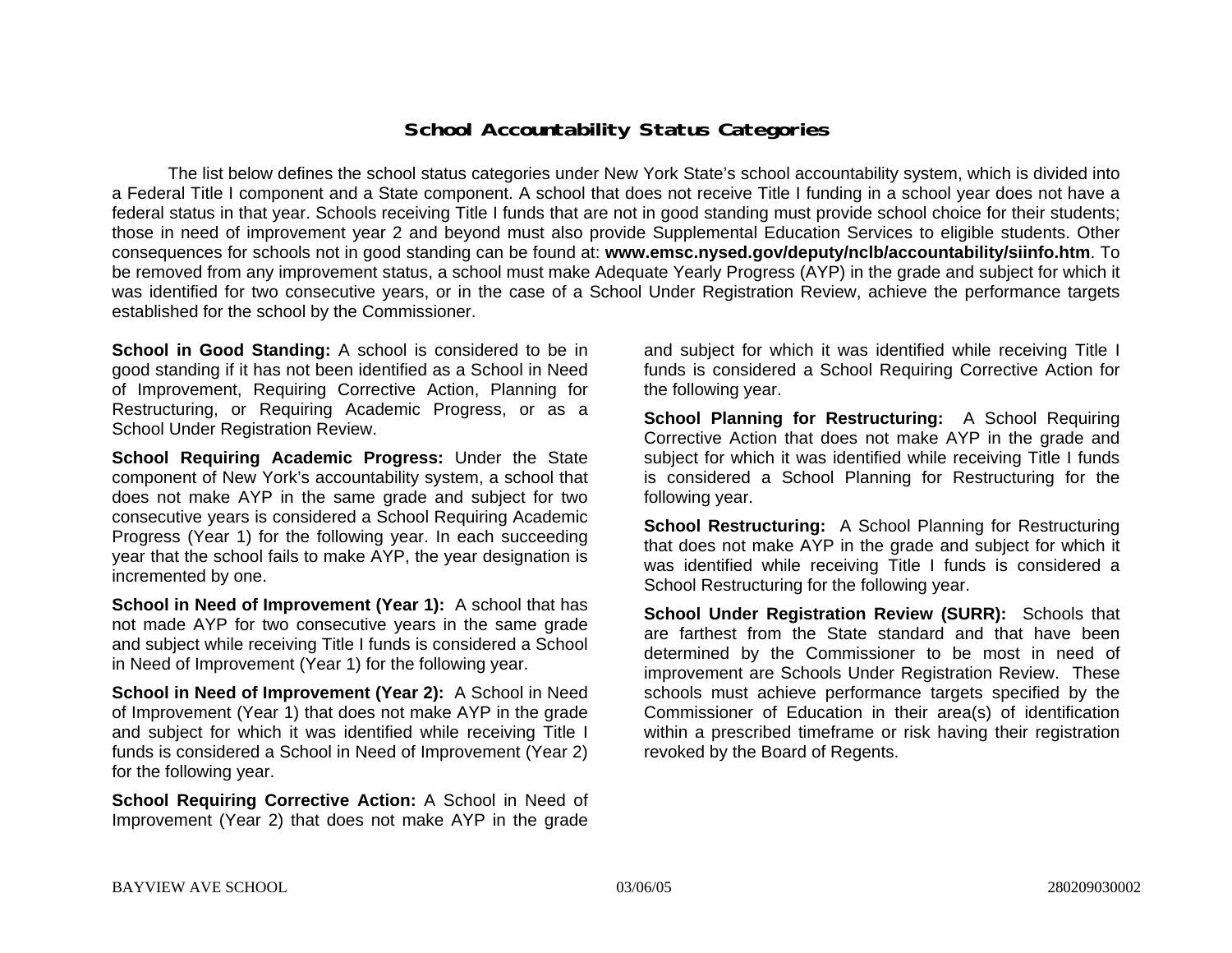# **Elementary-Level English Language Arts**

Definitions of terms, such as Performance Index and Effective Annual Measurable Objective (AMO), are in the glossary, which is the last page of this report.

#### **For a school or a district to make Adequate Yearly Progress (AYP) in 2003–04, every accountability group must make.**

**For an accountability group to make AYP in 2003–04, it must** 

- 1. meet the 95 percent participation requirement (*2003–04 Participation*), *and*
- 2. *either* meet its Effective AMO *or* make safe harbor (*2003–04 Performance* and *Standards*).

To meet the participation requirement, 95 percent of the grade 4 enrollment in each accountability group with 40 or more students must be tested. To meet the Effective AMO, the Performance Index for each group with 30 or more continuously enrolled students must equal or exceed the Effective AMO. To make safe harbor, the Performance Index of each of these groups must equal or exceed its ELA safe harbor target *and* the group must meet the elementary-level science qualification for safe harbor. (See the elementary-level science page of this report for further information on meeting the science qualification for safe harbor.)

*ELA Safe Harbor Targets:* The elementary-level 2003–04 ELA Safe Harbor Target is calculated by using the following equation: 2002–03 PI + (200 – the 2002–03 PI) <sup>×</sup> 0.10. The 2004–05 ELA Safe Harbor Target is calculated by using the following equation: 2003–04 PI + (200 – the 2003–04 PI)  $\times$  0.10. The 2004–05 target is provided for groups whose PI was below the Effective AMO in 2003–04.

| <b>Accountability Group</b>       | 2003-04 Participation* |                                    | 2003-04 Performance**                                   |                      | 2003-04 Standards |                                     |                                                           |                                                              | $2004 - 05$                                       |
|-----------------------------------|------------------------|------------------------------------|---------------------------------------------------------|----------------------|-------------------|-------------------------------------|-----------------------------------------------------------|--------------------------------------------------------------|---------------------------------------------------|
|                                   | Grade 4<br>Enrollment  | Percent of<br>Enrollment<br>Tested | Count of<br>Continuously<br>Enrolled<br><b>Students</b> | Performance<br>Index | Effective<br>AMO  | <b>ELA Safe</b><br>Harbor<br>Target | Met the<br>Science<br>Qualification<br>for Safe<br>Harbor | <b>Made</b><br><b>AYP</b> in<br><b>ELA</b> in<br>$2003 - 04$ | <b>ELA Safe</b><br><b>Harbor</b><br><b>Target</b> |
| All Students                      | 147                    | 99%                                | 143                                                     | 175                  | 114               |                                     |                                                           | <b>YES</b>                                                   |                                                   |
| <b>Students with Disabilities</b> | 3                      |                                    | 3                                                       |                      |                   |                                     |                                                           |                                                              |                                                   |
| American Indian/Alaskan Native    |                        |                                    |                                                         |                      |                   |                                     |                                                           |                                                              |                                                   |
| <b>Black</b>                      | 68                     | 100%                               | 68                                                      | 190                  | 111               |                                     |                                                           | <b>YES</b>                                                   |                                                   |
| Hispanic                          | 65                     | 98%                                | 61                                                      | 152                  | 111               |                                     |                                                           | <b>YES</b>                                                   |                                                   |
| Asian or Pacific Islander         | 3                      |                                    | 3                                                       |                      |                   |                                     |                                                           |                                                              |                                                   |
| White                             | 11                     |                                    | 11                                                      |                      |                   |                                     |                                                           |                                                              |                                                   |
| Limited English Proficient        | 28                     |                                    | 25                                                      |                      |                   |                                     |                                                           |                                                              |                                                   |
| Economically Disadvantaged        |                        |                                    |                                                         |                      |                   |                                     |                                                           |                                                              |                                                   |
| <b>Final AYP Determination</b>    |                        |                                    |                                                         |                      |                   |                                     |                                                           | <b>YES</b>                                                   |                                                   |

\*Students who were excused from testing for medical reasons are not included in the enrollment count. If the participation rate of an accountability group fell below 95 percent in 2003–04, the enrollment shown is the sum of 2002–03 and 2003–04 enrollments and the percent tested is the weighted average of the participation rates over those two years. \*\*For schools with fewer than 30 continuously enrolled tested students in 2003–04, data for 2002–03 and 2003–04 were combined to determine counts and PIs.

\*\*\*Groups with a "\*\*\*" are not required to meet the science qualification for safe harbor to make safe harbor in English and mathematics because fewer than 30 students in the group were administered the science test.

#### **State accountability status in elementary-level English language arts: School In Good Standing**

**Title I accountability status in elementary-level English language arts: School In Good Standing**

BAYVIEW AVE SCHOOL 03/06/05 280209030002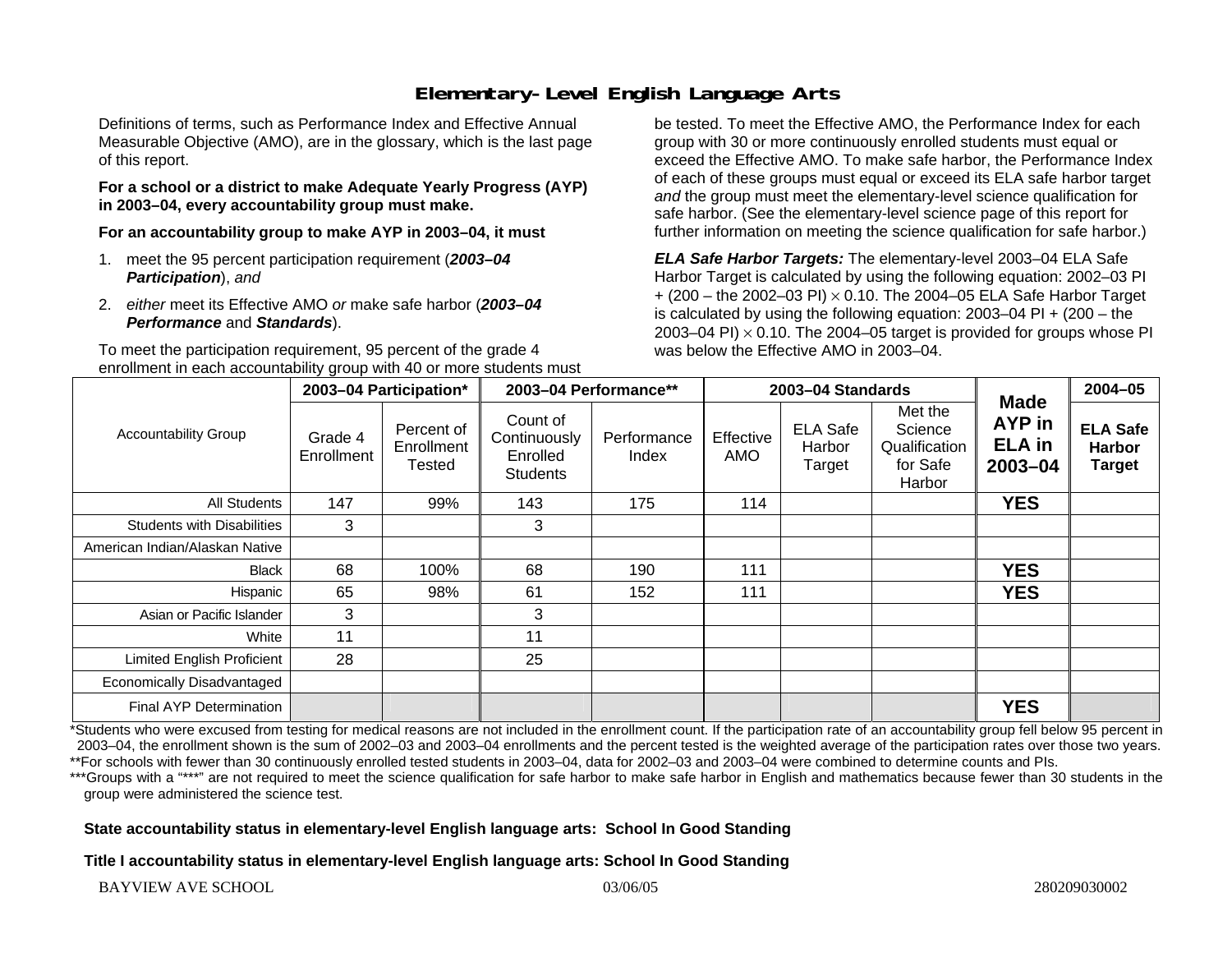### **Elementary-Level Mathematics**

Definitions of terms, such as Performance Index and Effective Annual Measurable Objective (AMO), are in the glossary, which is the last page of this report.

**For a school or a district to make Adequate Yearly Progress (AYP) in 2003–04, every accountability group must make AYP.** 

**For an accountability group to make AYP in 2003–04, it must** 

- 1. meet the 95 percent participation requirement (*2003–04 Participation*), *and*
- 2. *either* meet its Effective AMO *or* make safe harbor (*2003–04 Performance* and *Standards*).

To meet the participation requirement, 95 percent of the grade 4 enrollment in each accountability group with 40 or more students must be tested. To meet the Effective AMO, the Performance Index for each group with 30 or more continuously enrolled students must equal or exceed the Effective AMO. To make safe harbor, the Performance Index of each of these groups must equal or exceed its math safe harbor target *and* the group must meet the elementary-level science qualification for safe harbor. (See the elementary-level science page of this report for further information on meeting the science qualification for safe harbor.)

*Math Safe Harbor Targets:* The elementary-level 2003–04 Math Safe Harbor Target is calculated by using the following equation: 2002–03 PI + (200 – the 2002–03 PI) <sup>×</sup> 0.10. The 2004–05 Math Safe Harbor Target is calculated by using the following equation: 2003–04 PI + (200 – the 2003–04 PI)  $\times$  0.10. The 2004–05 target is provided for groups whose PI was below the Effective AMO in 2003–04.

| <b>Accountability Group</b>       | 2003-04 Participation* |                                    | 2003-04 Performance**                                   |                      | 2003-04 Standards |                               |                                                           |                                                    | 2004-05                                            |
|-----------------------------------|------------------------|------------------------------------|---------------------------------------------------------|----------------------|-------------------|-------------------------------|-----------------------------------------------------------|----------------------------------------------------|----------------------------------------------------|
|                                   | Grade 4<br>Enrollment  | Percent of<br>Enrollment<br>Tested | Count of<br>Continuously<br>Enrolled<br><b>Students</b> | Performance<br>Index | Effective<br>AMO  | Math Safe<br>Harbor<br>Target | Met the<br>Science<br>Qualification<br>for Safe<br>Harbor | <b>Made</b><br><b>AYP</b> in<br>Math in<br>2003-04 | <b>Math Safe</b><br><b>Harbor</b><br><b>Target</b> |
| All Students                      | 145                    | 100%                               | 141                                                     | 198                  | 127               |                               |                                                           | <b>YES</b>                                         |                                                    |
| <b>Students with Disabilities</b> | 3                      |                                    | 3                                                       |                      |                   |                               |                                                           |                                                    |                                                    |
| American Indian/Alaskan Native    |                        |                                    |                                                         |                      |                   |                               |                                                           |                                                    |                                                    |
| <b>Black</b>                      | 66                     | 100%                               | 66                                                      | 200                  | 124               |                               |                                                           | <b>YES</b>                                         |                                                    |
| Hispanic                          | 65                     | 100%                               | 61                                                      | 195                  | 124               |                               |                                                           | <b>YES</b>                                         |                                                    |
| Asian or Pacific Islander         | 3                      |                                    | 3                                                       |                      |                   |                               |                                                           |                                                    |                                                    |
| White                             | 11                     |                                    | 11                                                      |                      |                   |                               |                                                           |                                                    |                                                    |
| <b>Limited English Proficient</b> | 28                     |                                    | 25                                                      |                      |                   |                               |                                                           |                                                    |                                                    |
| Economically Disadvantaged        |                        |                                    |                                                         |                      |                   |                               |                                                           |                                                    |                                                    |
| <b>Final AYP Determination</b>    |                        |                                    |                                                         |                      |                   |                               |                                                           | <b>YES</b>                                         |                                                    |

\*Students who were excused from testing for medical reasons are not included in the enrollment count. If the participation rate of an accountability group fell below 95 percent in 2003–04, the enrollment shown is the sum of 2002–03 and 2003–04 enrollments and the percent tested is the weighted average of the participation rates over those two years.

\*\*For schools with fewer than 30 continuously enrolled tested students in 2003–04, data for 2002–03 and 2003–04 were combined to determine counts and PIs.

\*\*\*Groups with a "\*\*\*" are not required to meet the science qualification for safe harbor to make safe harbor in English and mathematics because fewer than 30 students in the group were administered the science test.

**State accountability status in elementary-level mathematics: School In Good Standing** 

**Title I accountability status in elementary-level mathematics: School In Good Standing**

BAYVIEW AVE SCHOOL 03/06/05 280209030002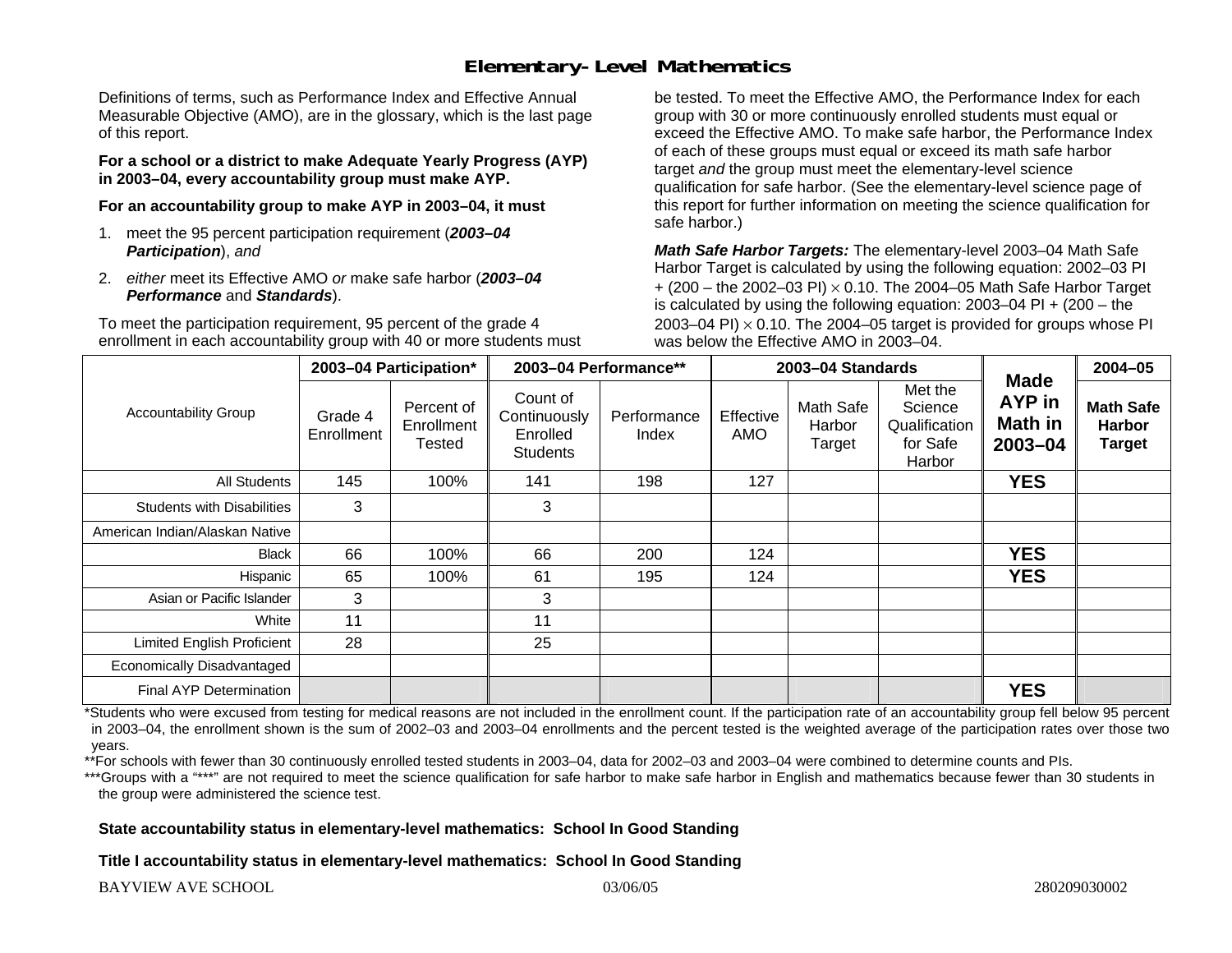## **Elementary-Level Science**

Definitions of terms, such as Progress Target and Adequate Yearly Progress (AYP), are in the glossary, which is the last page of this report.

*Made AYP in Science in 2003–04:* For a school or a district to make AYP in science, the Performance Index (PI) for the "All Students" group must equal or exceed the State Science Standard or the Science Progress Target.

*State Designated Level (SDL):* The score that students taking the elementary-level science test in 2002–03 must have equaled or exceeded on the written portion of the test to have met the State Science Standard.

*Qualification for Safe Harbor in Elementary-Level ELA and Math:* For an accountability group to be considered Qualified for Safe Harbor in Elementary-Level ELA and Math, the PI must equal or exceed the State Science Standard or the Science Progress Target in elementarylevel science for that group. Groups with fewer than 30 students tested in elementary-level science are not subject to this qualification criterion.

*Science Progress Targets:* The elementary-level 2003–04 Science Progress Target is calculated by multiplying the 2002–03 Percent At or Above SDL by two and then adding one point. The 2004–05 Science Progress Target is calculated by adding one point to the 2003–04 PI. The 2004–05 target is provided for groups whose PI was below the State Science Standard in 2003–04.

|                                   |                                                         | 2003-04 Performance* | 2003-04 Standards                   |                               |                                             | $2003 - 04$                                                             | $2004 - 05$                   |
|-----------------------------------|---------------------------------------------------------|----------------------|-------------------------------------|-------------------------------|---------------------------------------------|-------------------------------------------------------------------------|-------------------------------|
| <b>Accountability Group</b>       | Count of<br>Continuously<br>Enrolled<br><b>Students</b> | Performance<br>Index | <b>State</b><br>Science<br>Standard | Science<br>Progress<br>Target | <b>Made AYP</b><br>in Science<br>in 2003-04 | Qualified for<br>Safe Harbor in<br>Elementary-<br>Level ELA and<br>Math | Science<br>Progress<br>Target |
| <b>All Students</b>               | 141                                                     | 189                  | 100                                 |                               | <b>YES</b>                                  | <b>YES</b>                                                              |                               |
| <b>Students with Disabilities</b> | 3                                                       |                      |                                     |                               |                                             |                                                                         |                               |
| American Indian/Alaskan Native    |                                                         |                      |                                     |                               |                                             |                                                                         |                               |
| <b>Black</b>                      | 66                                                      | 200                  | 100                                 |                               |                                             | <b>YES</b>                                                              |                               |
| Hispanic                          | 61                                                      | 175                  | 100                                 |                               |                                             | <b>YES</b>                                                              |                               |
| Asian or Pacific Islander         | 3                                                       |                      |                                     |                               |                                             |                                                                         |                               |
| White                             | 11                                                      |                      |                                     |                               |                                             |                                                                         |                               |
| Limited English Proficient        | 25                                                      |                      |                                     |                               |                                             |                                                                         |                               |
| Economically Disadvantaged        |                                                         |                      |                                     |                               |                                             |                                                                         |                               |
| <b>Final AYP Determination</b>    |                                                         |                      |                                     |                               | <b>YES</b>                                  |                                                                         |                               |

\*For schools with fewer than 30 continuously enrolled students in 2003–04, data for 2002–03 and 2003–04 were combined to determine counts and Performance Indices.

**State accountability status in elementary-level science: School In Good Standing** 

**Title I accountability status in elementary-level science: School In Good Standing**